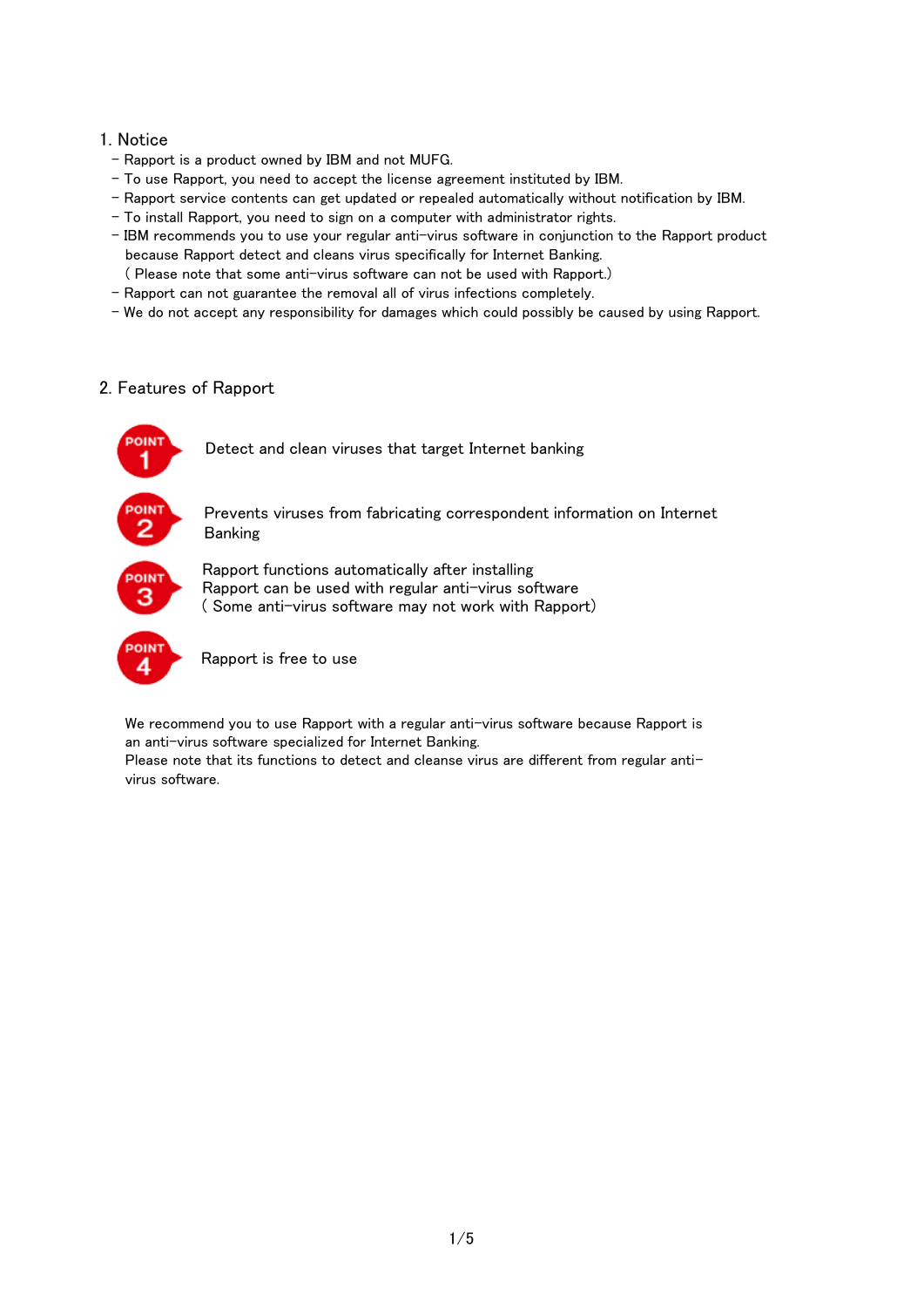## 3. Procedure of using Rapport

Rapport is free to install and to use.

We recommend that all customers of GCMS Plus utilize it.

| O MUFG COMSUITE                                                                                                          |                                                                                                                                                                                                                                 |                                                                                                       |
|--------------------------------------------------------------------------------------------------------------------------|---------------------------------------------------------------------------------------------------------------------------------------------------------------------------------------------------------------------------------|-------------------------------------------------------------------------------------------------------|
| 「 <b>Rapport</b> 」のご案内                                                                                                   |                                                                                                                                                                                                                                 |                                                                                                       |
| Introduction of "Rapport"                                                                                                |                                                                                                                                                                                                                                 |                                                                                                       |
| 使用にあたっては、下の注意事項をよくご確認ください。                                                                                               | バソコンのウィルス感染を原因とする、インターネットバンキングを悪用した不正送金事件が多数発生しています。<br>当行では、インターネットバンキング専用のウィルス対策ソフト「Rapport(ラボート)」(無料)のご案内を開始しました。<br>インターネットバンキングを利用する際には、「Rapport(ラボート)」を使用することをおすすめします。<br>※RapportはPCでのみご利用可能です。モバイル端末ではご利用できませんのでご注意下さい。 | 「Rapport (ラボート) 」はインターネットバンキングを狙ったウィルス対策向けに開発されたIBM社が提供するウィルス対策ソフトです。                                 |
| The cause is a computer infected with malware or a virus.                                                                | These days, a large number of fraudulent remittance from Internet Banking have been reported.                                                                                                                                   |                                                                                                       |
| Rapport is developed by IBM and is specialized for Internet Banking.                                                     | To deal with this problem, we have begun to provide a free anti-virus software for Internet Banking customers called Rapport.                                                                                                   |                                                                                                       |
|                                                                                                                          | We highly recommend you utilize Rapport to improve your Internet Banking security.<br>*Please note that Rapport can be used for PC only. It cannot be used for mobile devices.                                                  |                                                                                                       |
| □ Rapport導入の手引き □ Guidance of installing Rapport                                                                         |                                                                                                                                                                                                                                 |                                                                                                       |
| Rapportのダウンロード / Download Rapport                                                                                        |                                                                                                                                                                                                                                 |                                                                                                       |
| 下のボタンを押すとIBM社のサイトへ移動します。                                                                                                 | 「Rapport(ラボート)」は、IBM社のダウンロードサイトから無料でダウンロードできます。                                                                                                                                                                                 |                                                                                                       |
| You can download Rapport from IBM web site for free.<br>Please press the button at the bottom to open the download page. |                                                                                                                                                                                                                                 |                                                                                                       |
|                                                                                                                          | 当行現地法人とご契約の方 / Contract with our overseas affiliated company                                                                                                                                                                    |                                                                                                       |
| <sub>L</sub> □ Austria                                                                                                   | $\Box$ Belgium                                                                                                                                                                                                                  | Czech Republic<br>□ Germany<br>L <sup>I</sup> Malaysia                                                |
| Netherlands                                                                                                              | $\Box$ Spain<br><sub>I</sub> $\Box$ Thailand                                                                                                                                                                                    |                                                                                                       |
| 上記以外の方 / Others                                                                                                          |                                                                                                                                                                                                                                 |                                                                                                       |
| $\Box$ Others                                                                                                            |                                                                                                                                                                                                                                 |                                                                                                       |
|                                                                                                                          |                                                                                                                                                                                                                                 |                                                                                                       |
| お問い合わせ先 / Contact                                                                                                        |                                                                                                                                                                                                                                 |                                                                                                       |
|                                                                                                                          | <b>「Rapport(ラボート)」に関するお問い合わせは、IBMサボートセンターへご連絡本ださい。</b><br>※よくあるお問い合わせについてはダウンロードサイトにFAQを掲載しております。                                                                                                                               |                                                                                                       |
| お問い合わせ前にご確認ください。                                                                                                         |                                                                                                                                                                                                                                 |                                                                                                       |
| If you have any questions about Rapport, Please contact IBM.                                                             |                                                                                                                                                                                                                                 |                                                                                                       |
|                                                                                                                          | * Please refer to FAQ page for frequent questions before you contact the support center.                                                                                                                                        |                                                                                                       |
| IBM サポートセンター / IBM Support Center                                                                                        |                                                                                                                                                                                                                                 |                                                                                                       |
| お問い合わせ方法 / Contact                                                                                                       | To inquire, please fill in the inquiry form on the rapport download page in IBM web site.                                                                                                                                       | IBM社のRapportダウンロードサイトに設置さ <mark>い</mark> たお問い合わせフォーマットに必要事項を入力してお問い合わせください。                           |
| 営業時間 / Business hour                                                                                                     | 9:00~21:00 (日本時間 土、日、休日を除く<br>9am - 9pm in JST (closed on Saturday, Sunday, and national holidays)                                                                                                                              |                                                                                                       |
|                                                                                                                          |                                                                                                                                                                                                                                 | Close                                                                                                 |
|                                                                                                                          |                                                                                                                                                                                                                                 |                                                                                                       |
|                                                                                                                          |                                                                                                                                                                                                                                 | Click on the country name of your GCMS Plus contracting branch<br>IFG Bank, Ltd. All rights reserved. |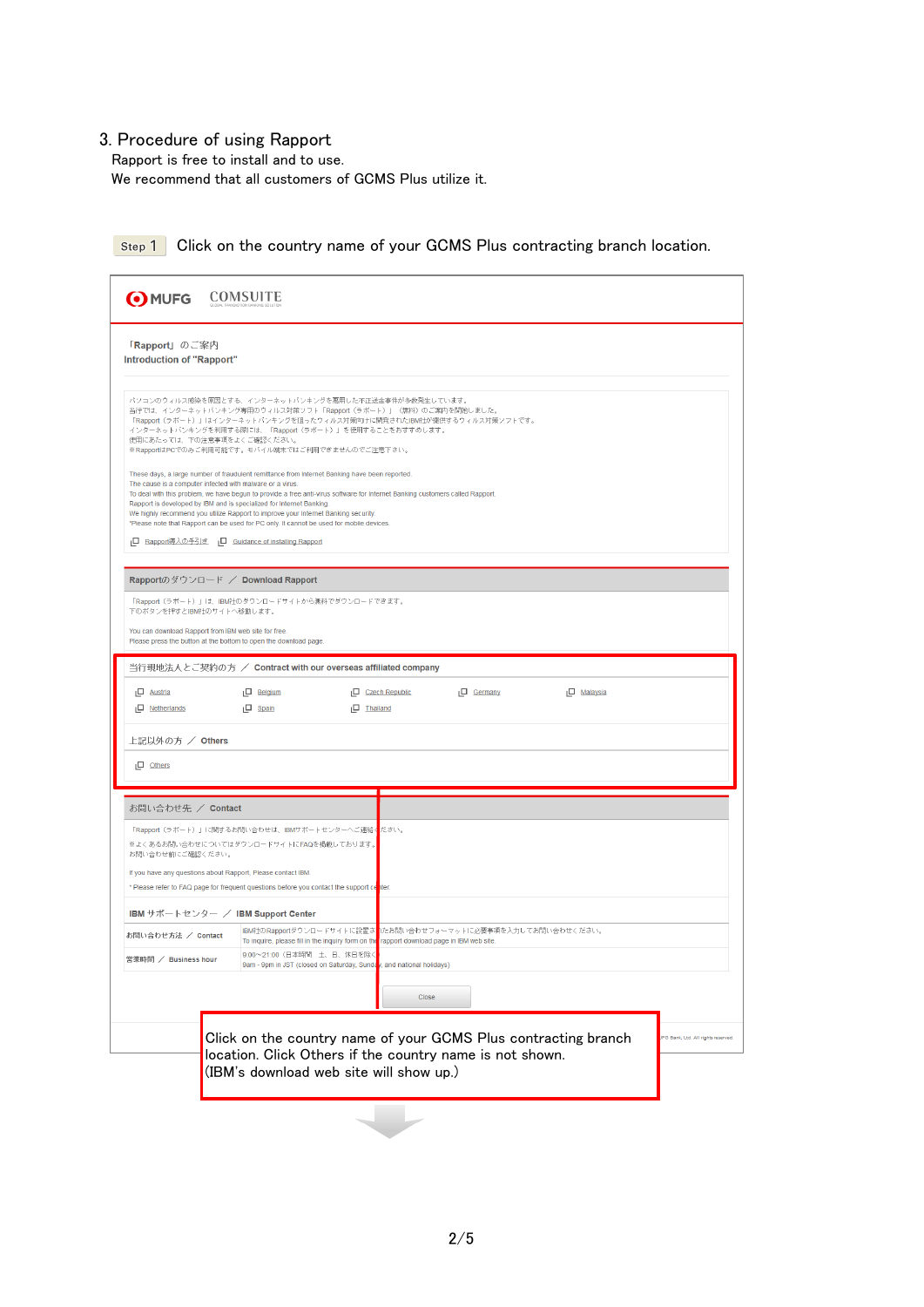



Step 3 To install Rapport, please execute install file with administrator rights and execute install operation according to instruction of screen.

Notice : [ IBM Security Trusteer Endpoint Protection Installer ] is appeared on screen when you install Rapport

| <b>IBM Security Trusteer Endpoint Protection Installer</b>                                                                                                                                                                               |                        |
|------------------------------------------------------------------------------------------------------------------------------------------------------------------------------------------------------------------------------------------|------------------------|
| Firewall or antivirus software may show alert dialogs related to this installation.<br>Please allow any RapportSetup or RapportService programs to proceed if you see                                                                    |                        |
| one of these alerts by selecting an option such as:<br>- Unblock<br>- Yes<br>- Allow<br>- Permit                                                                                                                                         |                        |
| If the installation fails you may want to temporarily disable your antivirus or<br>security software and try again as antivirus or personal firewall that is set to a very<br>high level of protection could cause installation to fail. |                        |
|                                                                                                                                                                                                                                          | OK                     |
|                                                                                                                                                                                                                                          | Click <ok> button</ok> |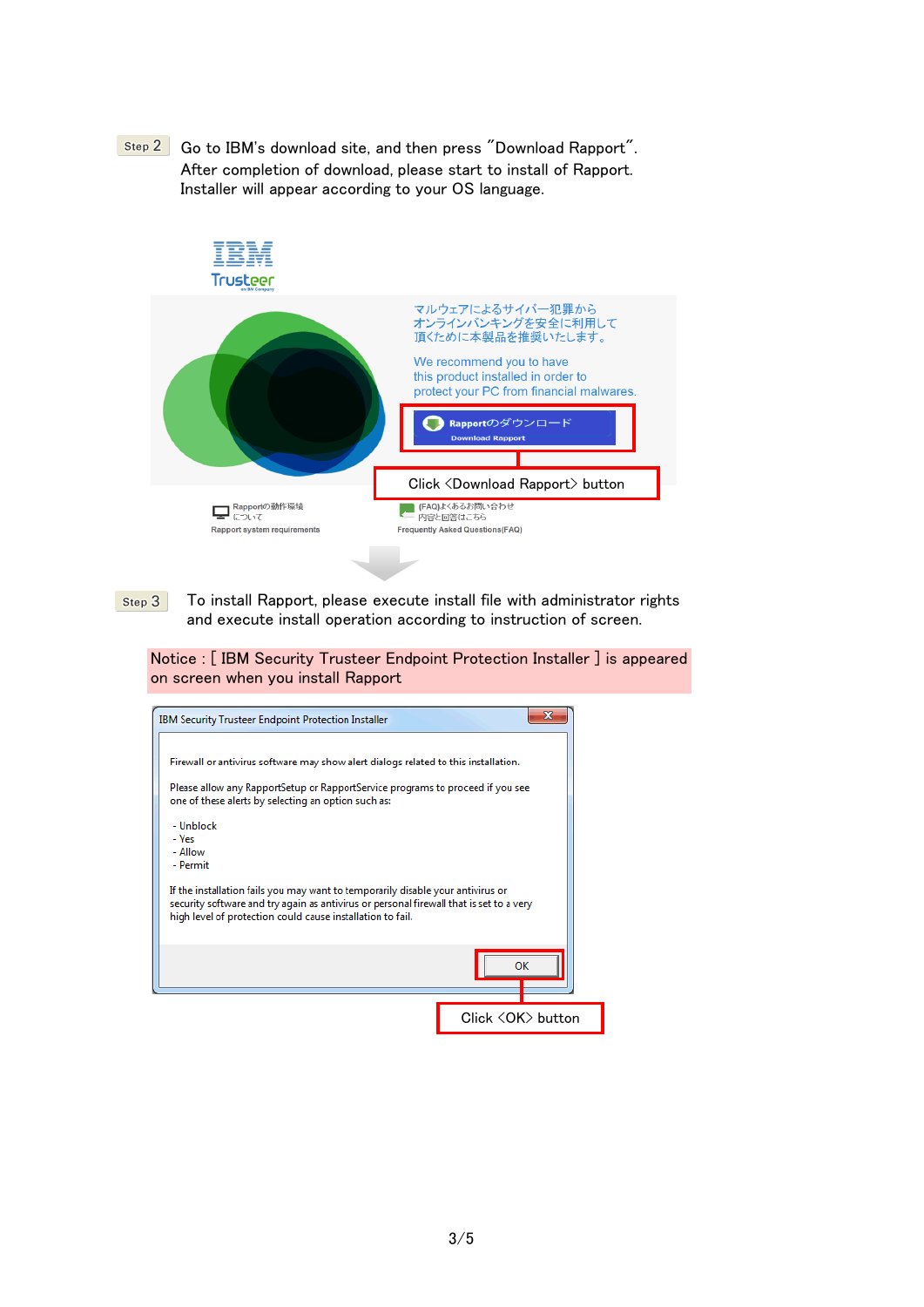| 谩                      | <b>IBM Security Trusteer Endpoint Protection Setup</b>                                                                                                                                                                                                                                                                                                                                                                                                                                                                 |
|------------------------|------------------------------------------------------------------------------------------------------------------------------------------------------------------------------------------------------------------------------------------------------------------------------------------------------------------------------------------------------------------------------------------------------------------------------------------------------------------------------------------------------------------------|
|                        | This wizard installs Trusteer Endpoint Protection on your computer.                                                                                                                                                                                                                                                                                                                                                                                                                                                    |
|                        | The installation takes only a few seconds and does not require you to<br>restart your computer or your browser. If you have a visual<br>impairment, color blindness, and/or regularly use assistive screen<br>reading technologies, click on the "Advanced" button for options.                                                                                                                                                                                                                                        |
|                        | The End User License Agreement for IBM Security Trusteer<br>Rapport and IBM Security Trusteer Apex Advanced Malware<br>Protection is available at this URL:<br>http://www.trusteer.com/support/end-user-license-agreement,<br>and can be viewed using the "View License Agreement" button<br>below. A copy of the EULA will also be installed on your<br>computer at the completion of the installation. The EULA<br>contains important information regarding data (including<br>personal data) that may be collected. |
|                        | I accept the terms in the license agreement<br>I do not accept the terms in the license agreement                                                                                                                                                                                                                                                                                                                                                                                                                      |
| View License Agreement | 3)<br>Advanced<br>Install<br>Cancel                                                                                                                                                                                                                                                                                                                                                                                                                                                                                    |
|                        |                                                                                                                                                                                                                                                                                                                                                                                                                                                                                                                        |
|                        | Click <install> button after you</install>                                                                                                                                                                                                                                                                                                                                                                                                                                                                             |
|                        | confirm [License Agreement]                                                                                                                                                                                                                                                                                                                                                                                                                                                                                            |
|                        |                                                                                                                                                                                                                                                                                                                                                                                                                                                                                                                        |
| 谩                      | <b>IBM Security Trusteer Endpoint Protection Setup</b>                                                                                                                                                                                                                                                                                                                                                                                                                                                                 |
|                        | <b>Completed the Trusteer Endpoint</b><br><b>Protection Setup Wizard</b>                                                                                                                                                                                                                                                                                                                                                                                                                                               |
| TEM                    | Click the Finish button to exit the Setup Wizard.                                                                                                                                                                                                                                                                                                                                                                                                                                                                      |
|                        |                                                                                                                                                                                                                                                                                                                                                                                                                                                                                                                        |
|                        |                                                                                                                                                                                                                                                                                                                                                                                                                                                                                                                        |
|                        | <b>Back</b><br>Finish<br>Cancel                                                                                                                                                                                                                                                                                                                                                                                                                                                                                        |
|                        | Click <finish> button</finish>                                                                                                                                                                                                                                                                                                                                                                                                                                                                                         |
|                        |                                                                                                                                                                                                                                                                                                                                                                                                                                                                                                                        |

Step 4 After few seconds a compatibility test will be executed on new window. Install operation will end if the test finishes.

## 4.Usage environment

Usage environment is based on GCMS Plus. Please refer Customer Support page for details.

#### ・Customer Support page of GCMS Plus is here

 $\rightarrow$ http://www.bk.mufg.jp/ebusiness/e/gplus/environment.html